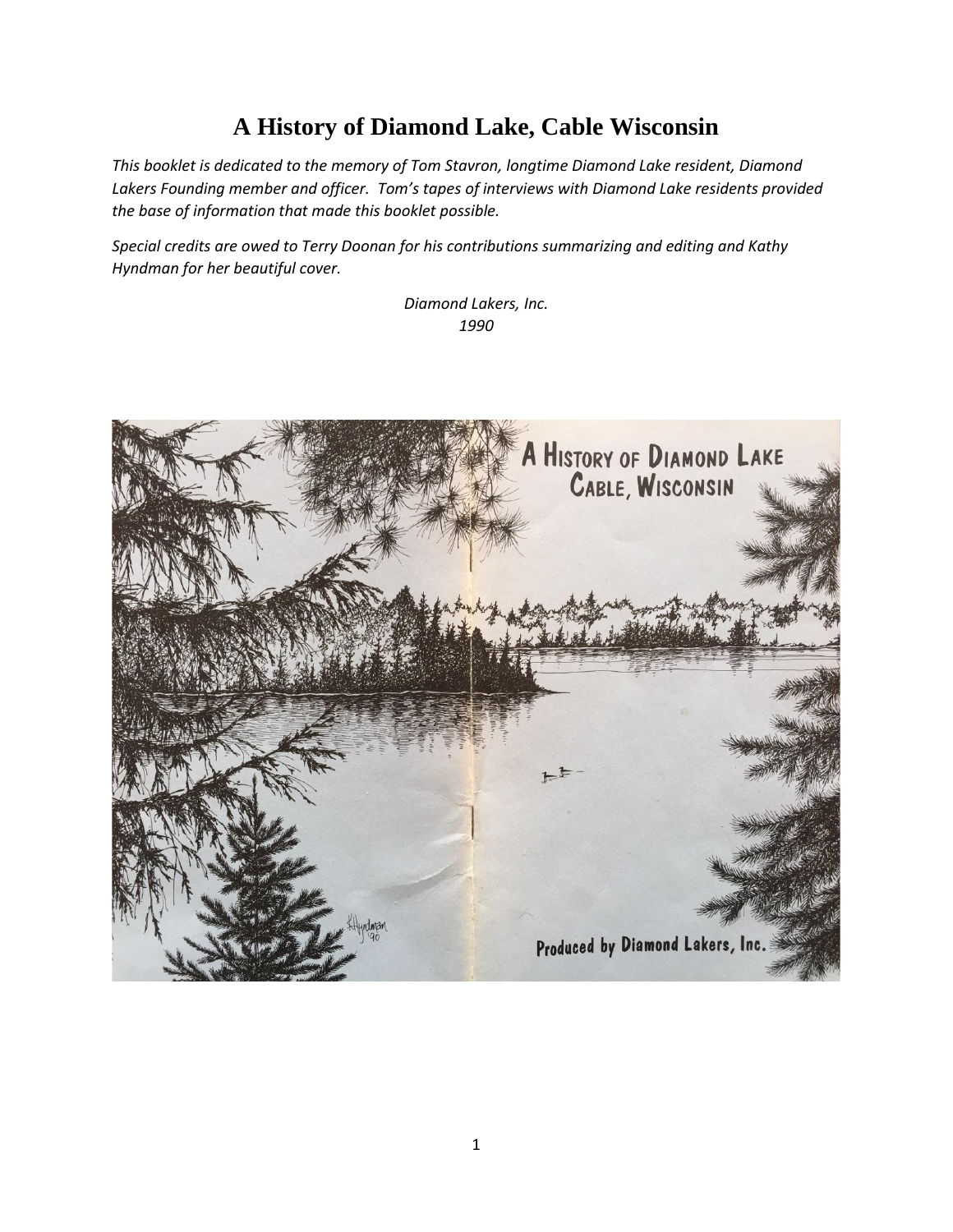Over eons, the topography of Diamond Lake must have undergone numerous changes. One can assume that with each glacial period the level and dimensions of the lake would change greatly. By examining contour maps of the area, it would appear that the lake at times was two to three times larger than it is at present and encompassed the present low area to the east and the west and to the south including Crystal Lake (along present Twin Pines Lane) was a peninsula or island.

With this large body of water, 18 Mile Creek would have been a sizable river draining to the north. It was along this river that the first settlers of Diamond Lake arrived.

It is believed that the first human cast his eye on Diamond Lake 2,000 to 2,500 years before Christ. This was a period long before the Roman Empire was established and when nomadic tribes were still roaming Europe. The first visitors were called the Copper Age People and were the ancestors of our present Indian culture. They started their migration from Mongolia, across the Bearing Straits, and over hundreds of years reached all of North America. Part of this migration found its ways into Lake Superior and hence into 18 Mile Creek, then to Diamond Lake, where in 1969 Walter Moore found a copper spearhead while excavating his home. This spearhead has been authenticated by the University of Michigan as belonging to the Copper Age People. The spearhead has recently been presented by Walter to the Cable Museum and is on display there. It is among the oldest-known artifacts ever found in the upper Midwest, and so it is conceivable that from this point of Diamond Lake, a branch of the Copper Age People migrated southward and was the beginning of an Indian culture in North America. This discovery in 1969 was certainly a most historical find.

From the beginning of our history, we can visualize that the area was kept untouched for thousands of years. Perhaps the next visitors were the early French explorers in the 1600's who fanned out from Chequamegon Bay and traveled southward. In 1800 timber cruisers roamed the woods in search of prime stands of white pine, and so we enter into the next phase of Diamond Lake history, and that is the logging.

Logging began on Diamond Lake with a granting of the area to the State of Wisconsin by the Federal Government under the Land Grant Act of 1883. The State then sold the land to the Chicago/St. Paul/Minneapolis & Omaha Railroad, who in turn sold it to various buyers. A plat of 1906 shows Sections 29 and 32, which cover all of Diamond Lake, owned by various individuals and lumber companies. The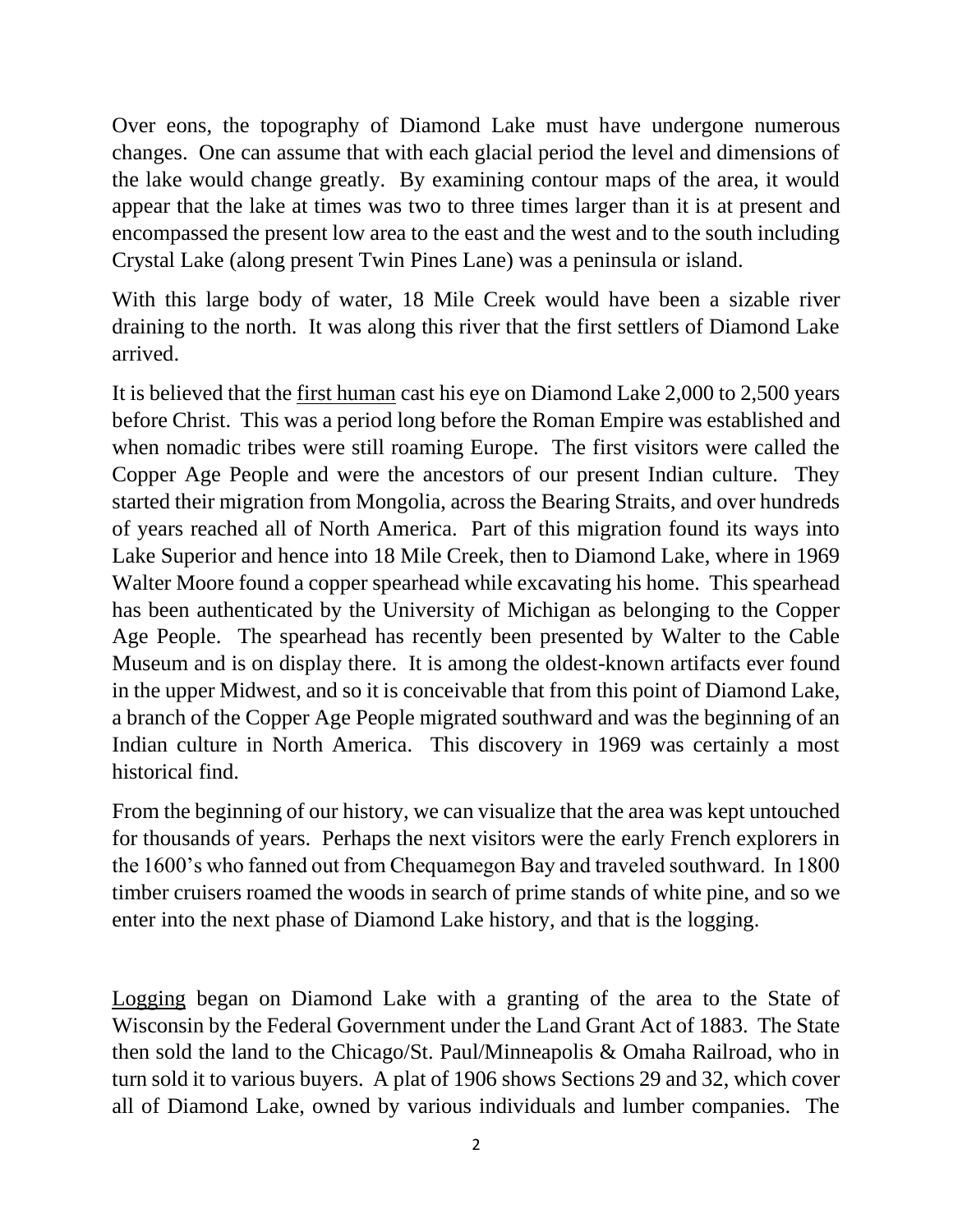north end of the lake was owned in 1906 by the railroad and the United State Government. The west side was owned by the railroad and a Mr. N. A. Power. The southwest side of the lake was owned by the Northern Wisconsin Lumber Company.

It is very difficult to determine when and by whom the actual logging was done, but most of the white pine was cut in this area between 1890 and 1906. Some of Diamond Lake was cut later and some never but because it was owned by individuals or the government. Some of the timber that was cut found its way via sled and logging train from this area to a point near Lake Knotting and then on the Superior Railroad to Grand View, and from Grand View it was shipped to mills at Hayward or other southern Wisconsin mills, such as New Richmond or Rice Lake.

After the white pine was gone, the cut-over land was sold to the American Immigration Company in 1906, who in turn sold it to real estate speculators and to individuals who wished to settle in the area.

This led to the settling of the lakeshore. It is interesting to find that what was probably the first dwelling on the lake was either a homesteader or a squatter who cleared land and built a barn and a dwelling on a site adjoining 18 Mile Creek and where the **Witts** originally built. When an old barn was torn down by Witts in 1922, a newspaper was found between the walls of the barn dated 1890. So we can assume that the area was occupied near that time.

There is not much evidence of any other building activity until **Cash Coburn**  established Diamond Lake Lodge on the extreme north end of the lake. This was about 1900. It is believed that Coburn was a timber cruiser for the John S. Owen Lumber Company, and when the logging was completed at the northeast end of the lake, he bought the lumber camp and named the camp Diamond Lake Lodge.

The next building which we have a record of was purchased by **Hale H. Cook** in 1911 from the American Immigration Company. This building was on the present site of the Scotts. Mrs. Florence Cooper, daughter of the Cooks, report that at this time there was another cottage to the north of them owned by Mr. Power. So, in 1911 we have three known permanent homes – **Coburn's, Power's and Cook's**.

The next building on the lake took place in 1921 when the **Witts** built on the west side of the lake adjoining Diamond Creek. Next, in 1924**, Earl Goeltz** and **Howard Whiting** built on the northeast end of the lake. In 1925 a subdivision was developed by **Art Goff**, who purchased the land from the American Immigration Company,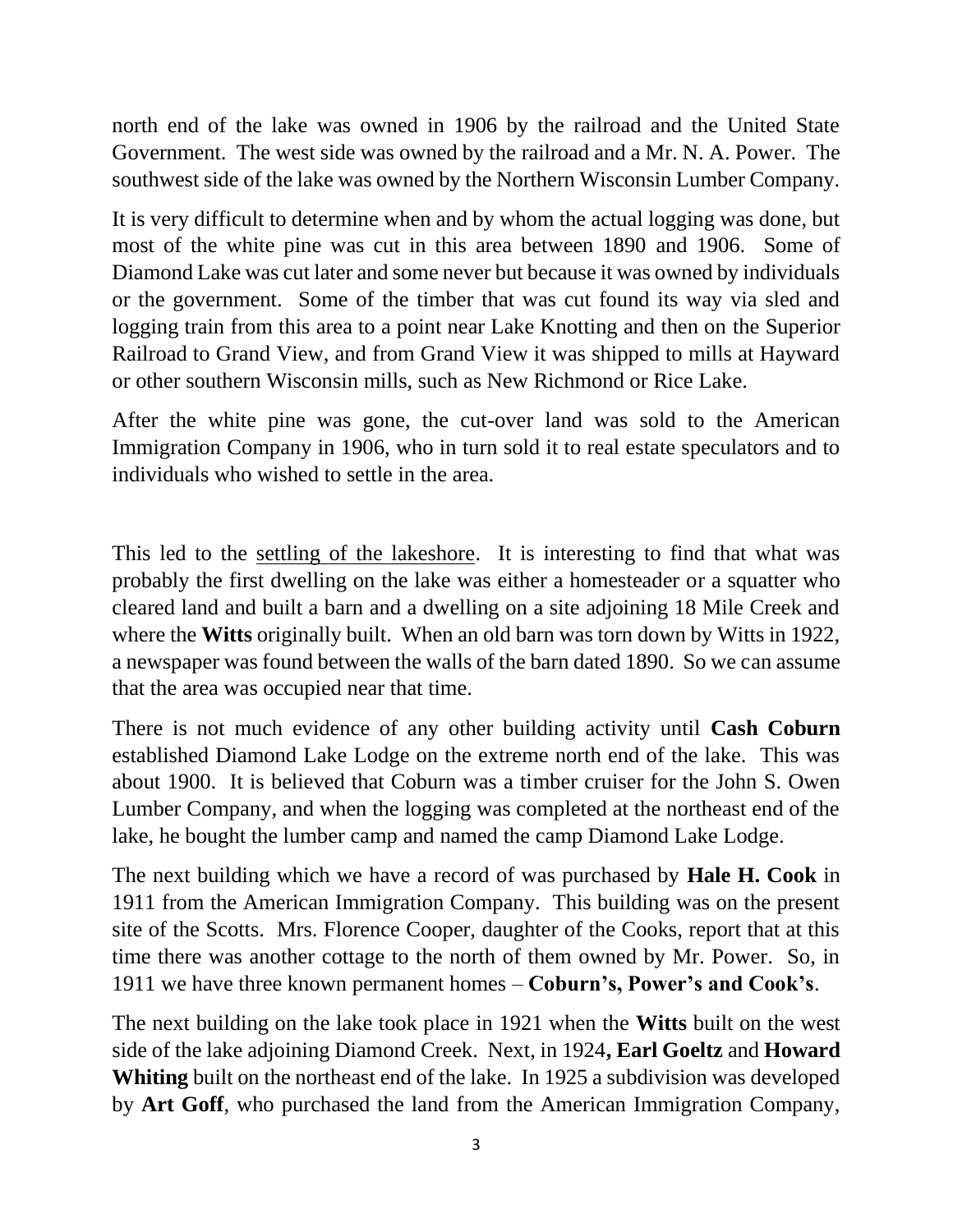and then subdivided it. This is on the southeast end of the lake. The first buyers in this subdivision were **George Lang**, **Henry Kempf**, and **George Hoffinger**. This is followed in 1926 b the **Frenches, the Johnsons, the Pennings**; and on the west side of the lake by **Bud Raws**, who built in 1927. This was followed by the **Taylors** in 1928. So by the end of 1928 there were 13 dwellings on the lake.

Things slowed down a bit during the depression years, and we see the next cottage being built in 1930 by **Dr. Collins** in the Goff subdivision. This was followed by the **Doonans** in 1935. So between 1933 to 1940, we see besides those already mentioned, the **Chapins, Sasmans, Palmers, Fayes, Goffs** and **Wildmans** all building on their property.

Today there are about 53 individual property owners on the lake. Of the early dwellings, the Coburns sold Diamond Lake Lodge to **Nettie Fox** in 1921, who in turn sold to the **Hartmans**, and it is now owned by the **Homers**. The Cook location was sold in 1922 to **Ed Zayner**, who sold to the **Sieberts**, who sold to the **Wagners**, who sold to the **Scotts**. The Witts location was sold to the **Von Holtums**. The Goeltz and Whiting location are still in the family. The Power location was sold to **Dr. Conklin**, and then to the **Mellens**. The Raws was sold to the **Wuests**, the Taylors was sold to Diamond Lake in the Rough, which was a boys' camp, and then sold to the **Cogswells**. The Frenches sold to the **Fiberts** and then to the **Byrds**. The Johnsons sold to the **Radkes**. The Hoffinger property was purchased by the **Walkers**. The properties owned by the Collins, and the Doonans, and the Langs, and Chapins, the Sasmans, and the Fayes are retained by the original families. The Penning property was sold to the **Bauers**, to the **Tobins**, to the **Johnsons**, and is now owned by the **Walkers**.

And now something about the early transportation in the area. In the early 20's, the only roads in the area were logging trails. The one main road into Diamond Lake came from Grand View. Evidence of this old road is still seen, part of which is used as a snowmobile trail to this day. It started just west of Grand View and went south over Butler Hill, past Lake 16, over Ramstead Creek, and into Diamond, near the point where the Chapin and Goeltz Road is now located. It then turned west to Diamond Lake Lodge.

The early cabins that were built had lumber rafted into them from either the north end of the lake or the south end because there were no roads going around either side of the lake. On the south end of the lake, there were some logging roads built in the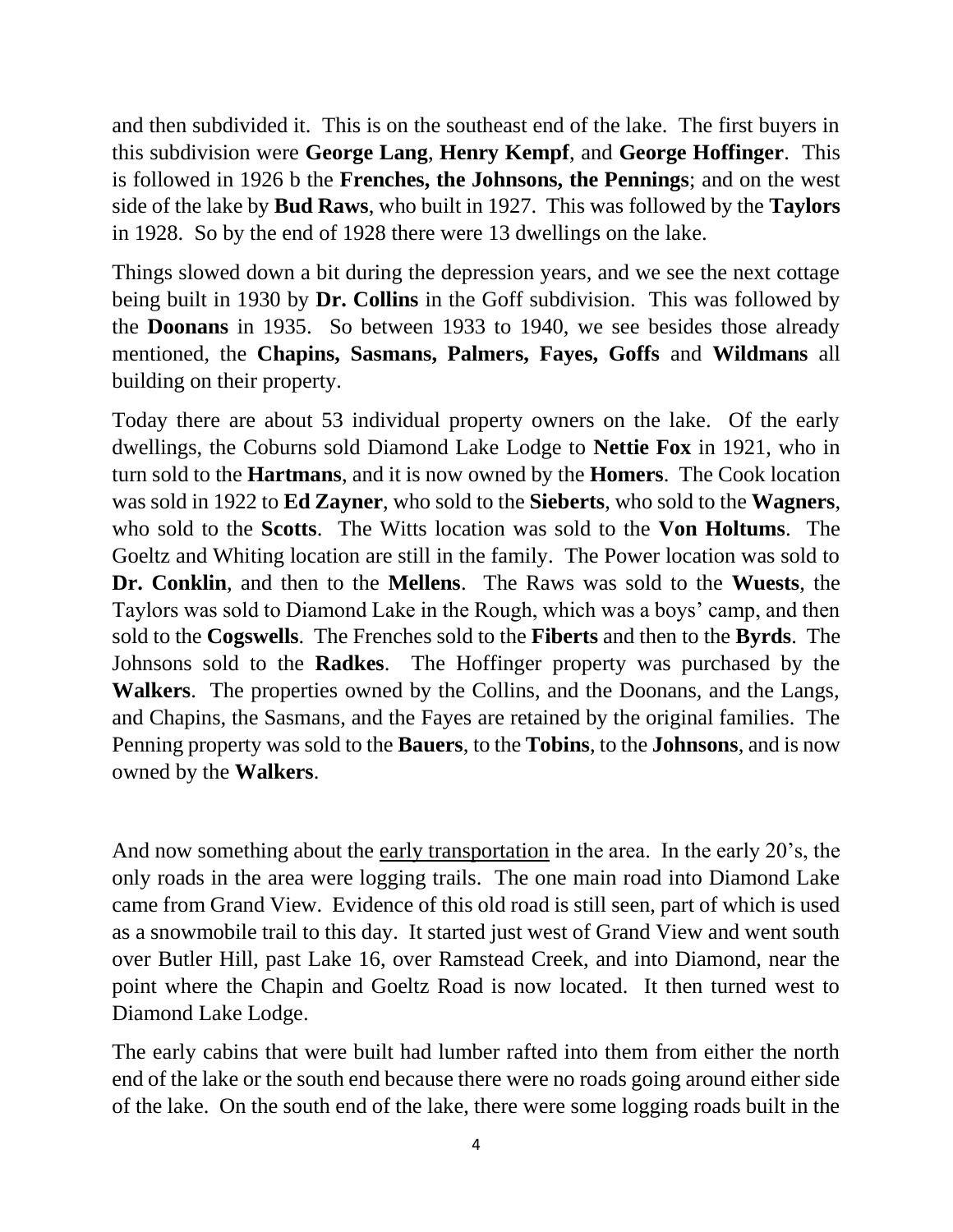late 1900's. These were cut by John Junik and were used to haul lumber to his mill on Junik's Point.

Mrs. Cooper reports that when she was here in 1911, they would walk through the woods to a farm on Jackson Lake for some of their provisions. The road to Cable was built around 1921, and up to that point, all mail and provisions came from Grand View to the Diamond Lake Lodge and then by boat to the various cottages on the south end of the lake. The Diamond Lake Road was built about 1937, which then allowed the opening of lots on either side of Diamond Creek. The road to the Pioneer Store, which is today the Pioneer Road, was partly an old railroad right-of-way and partly logging Road. It was impassable with any kind of rainfall. The road was improved in the late 30's, when the hill going to the corner of D at Pioneer Store was cut down. Up to that point, only the strong of heart would attempt to go up or down it. It was really a very severe test, not only to the passengers but the car as well. Many springs were broken attempting to climb it.

County Trunk M was built about 1910, and it opened up Lake Namekagon from Cable. But it was not an easy road to travel until the early 40's. Coming from the east, the best route was to Glidden, to Clam Lake, and then the old railroad right-ofway to what is now the camp owned by the University of Wisconsin on Taylor Lake, and then to Pioneer Store, owned at that time by Ray and Minnie Frick. After the traveler stopped to inquire about the roads and to down a quick beer, they were on their way via the Triangle Road or the hill, depending upon the weather. It is reported that a trip from Chicago to Diamond Lake in the middle of the 20's took 2 ½ days. The route was up 13 to Glidden, then across to Clam Lake, and then to Taylor's Lake, and on up to County Trunk D.

From all indications, fishing in the lake was fantastic in the 20's and 30', keeping in mind the adage "you should have been here yesterday." Most mentioned are the northerns, the trout, bass, and the pan fish, which can be attested to by the numerous trophy fish that are mounted in various lake cabins. At that time you could get the frying pan out, invite the neighbors over for a Friday night fish fry, then go out a few feet from shore and get all the fish you needed for the feast. In the 60's and early 70's, walleyes were stocked in the lake, and again it was easy to catch fish; the word spread, and every guide in the area was bringing in their customers. Soon the walleye population diminished, but not until they had fed upon the bluegill and crappie population, which diminished rapidly.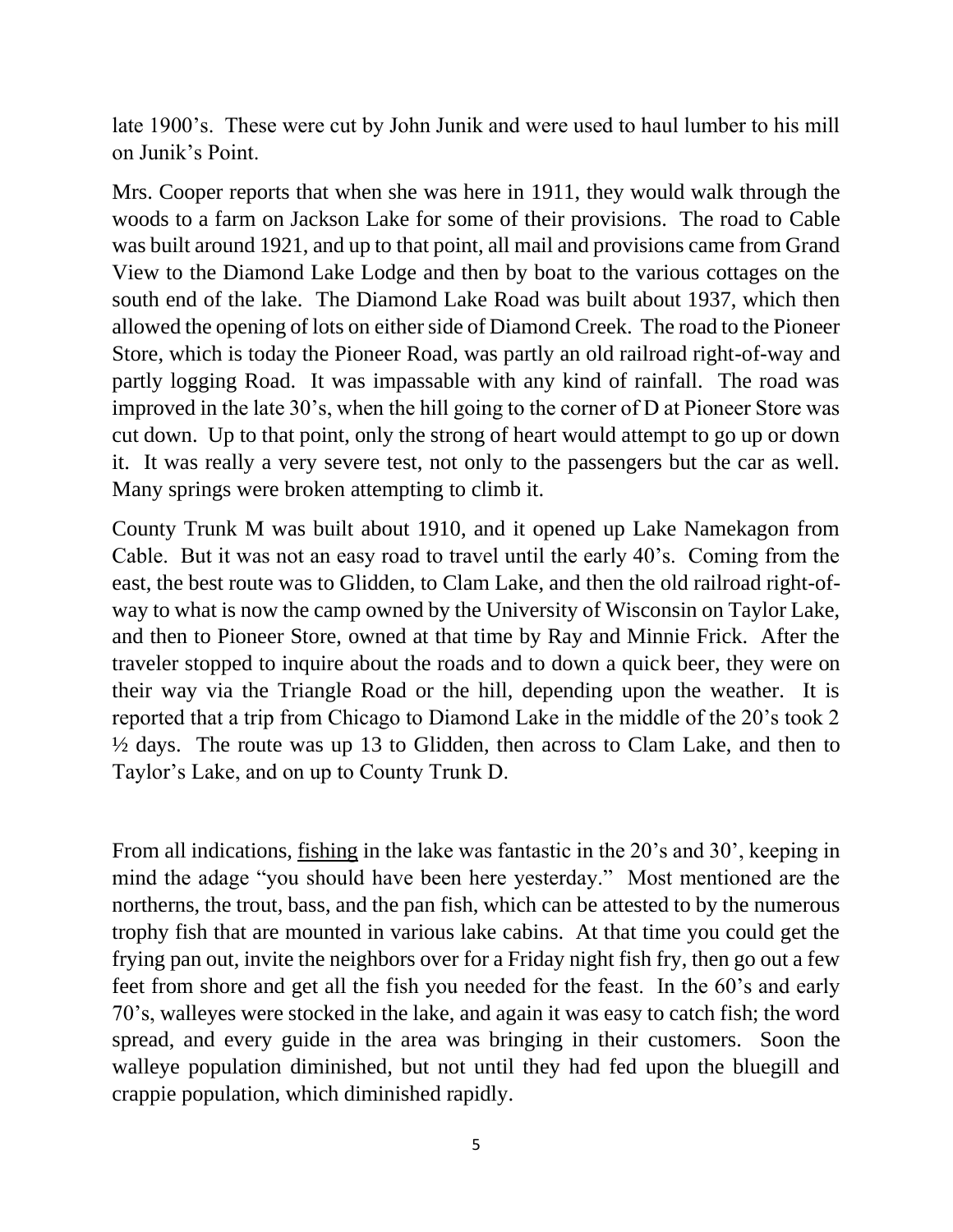Another unique feature of the lake was that it supported an abundance of ciscos. A cisco is a fish that cohabitates with trout in very deep and cold water, such as we have in Diamond Lake. They're a silvery fish about 10-12 inches long and are really delicious when smoked. They spawn just before the lake freezes up in November. Their spawning beds were on the rocky shores in front of the Doonan and Parker pointe. It was not unusual for a two-man seining crew to catch a washtub of ciscos with one or two passes along the shore. For some reason, the ciscos have diminished over the years; but if you stand quietly near the shore on a cold November night, you can still hear the few that are left splashing about in the water. It was also common for very large trout and northerns to follow the ciscos into the shore and feed on them. These fish were often caught in the net and, *of course*, were always removed and thrown back.

In 1980 Tom Stavrum interviewed some of the old-timers of the lake. They told some interesting stories, and these stories are on tapes, which are available. I'll try to highlight some of the information contained in some of the tapes. All of them talked about a real character who lived on the north end of the lake and owned Diamond Lake Lodge in the 1920's and 1930's. This was **Nettie Fox**. It has been said that every community must have a character, and Nettie was certainly ours.

The Foxes came from St. Paul in 1921 and established the lodge as a fish and hunting resort. Nettie's husband left her in the middle 20's, leaving Nettie to raise a daughter and also run the lodge. About twice a week she would rowher boat from the north end of the lake to the south, visiting all who were available. This was an all-day trek for Nettie, who generally would make her first stop at the Frenches, then the Johnsons, then the Hoffingers, the Pennings, the Collins, the Kempfs, and the Langs. She'd make vertain to start at a time when she could have breakfast at the Frenches and then over to the Hoffingers by noon for lunch, and then an early supper at the Langs. And on her way home, a stop at the Raws and the Witts. Of course, she would vary her visits depending upon the availability of the people. But she always was welcomed by the residents, where she was the purveyor of all the news and the gossip of the lake. One thing Nettie made sure of was that she had her three squares before departing home.

She rowed backward and would talk constantly. It made little difference if anyone was listening or not. On a still day you could hear her jabbering away halfway up the lake. This was her way of announcing her arrival or departure. Everyone knew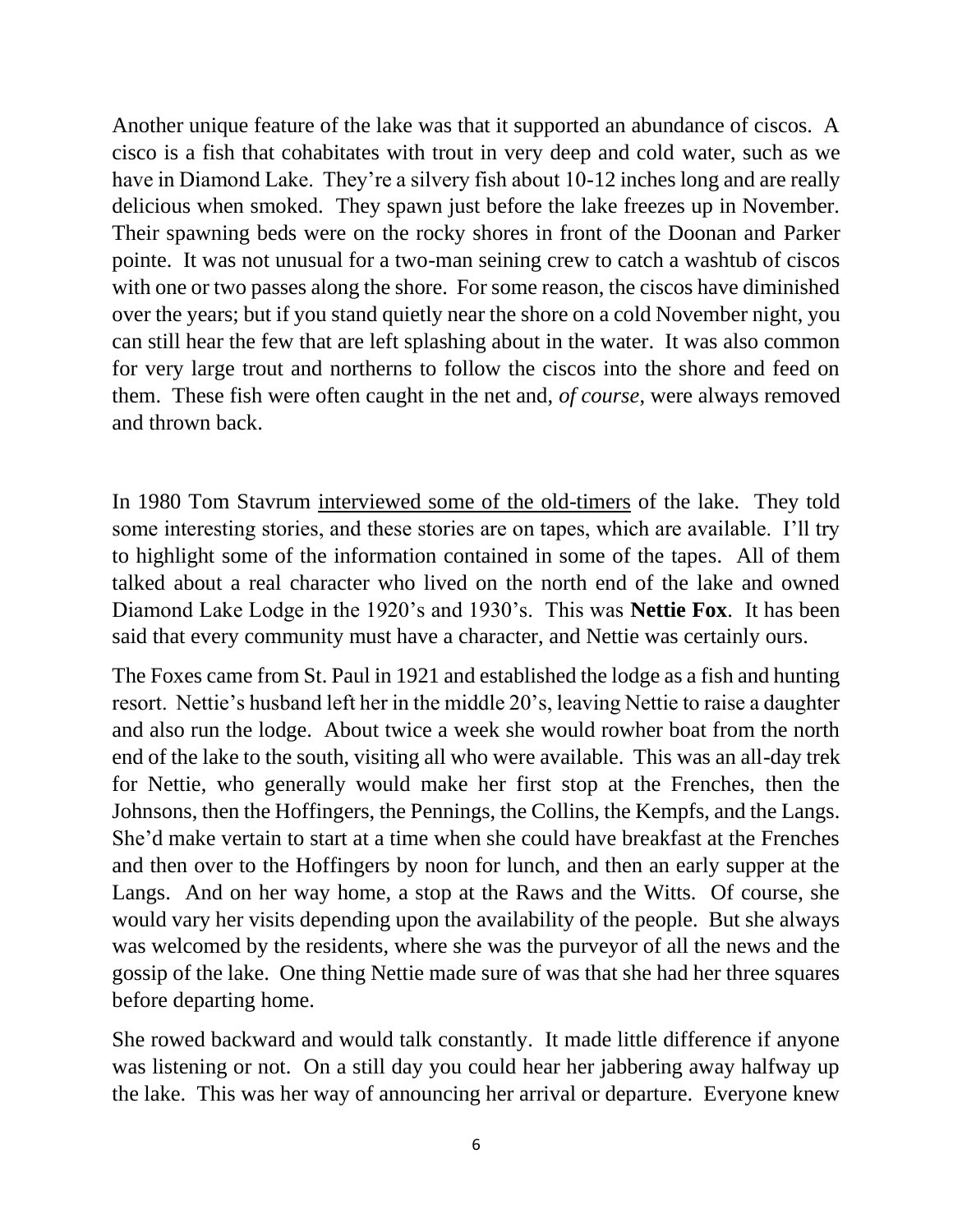when she would soon make her firt stop of the day, and from then on it was guessing where she would land for her next meal. But everyone was always prepared.

On one such visit she noted that, while visiting, one of the residents had just paneled their living room with knotty pine. They were so proud of the appearance of the pine knots, and they asked Nettie what she thought of the paneling. Her remark was that she hoped they didn't pay too much for the lumber because it sure had a lot of knots in it.

After Nettie sold to the Hartmans, she lived in a shanty near the lodge, and it was inhabited by various and sundry animals including chipmunks, a couple of sheep, many cats, a mangy dog, and a one-eyed chicken, to name a few. She died in the middle 50's, and as requested in her will, she was cremated and her ashes were scattered in Diamond Lake. Mrs. Hartman recalled ringing the old lodge bell as the ceremony took place.

**Win and Katty Chapin** had some interesting comments on Tom Stavrum's tapes. The Chapins are located on the northeast end of the lake and are the largest property owners on the lake. They have 3,500 feet of shoreline and approximately 135 acres of land. Win Chapin died in the early 80's, but it was always his desire to keep the land in its natural state and not to sell off or subdivide the property. Katty has continued to honor this request. It is evident from the old stumps on their property that logging was done in the late 1800's. This logging was only for the white pine, and the hemlocks and hardwoods were spared. And so today, because of their love of nature, the Chapin property adds immensely to the beauty of Diamond Lake.

A rather amusing incident is recorded on the tape by Katty when she tells how Nettie Fox would visit her, along with her one-eyed chicken. This chicken would follow Nettie everyplace she would go. And looking at this one-eyed chicken bothered Katty very much. One day the assessor, Mr. Unseth, came to do the assessing of the property, and he brought his wife along, who waited for him in the car. Now Katty, noticing that the poor woman was sitting in the car, all alone, invied her in. They were having a difficult time carrying on a conversation so for lack of anything else to say, Katty told Mrs. Unseth about Nettie's one-eyed chicken named Pecky, and how difficult it was for her to look at something which had only one eye, and that when she would serve cake and coffee to Nettie and the one-eyed chicken was present, she just couldn't eat a thing. About that time Win and Mr. Unseth came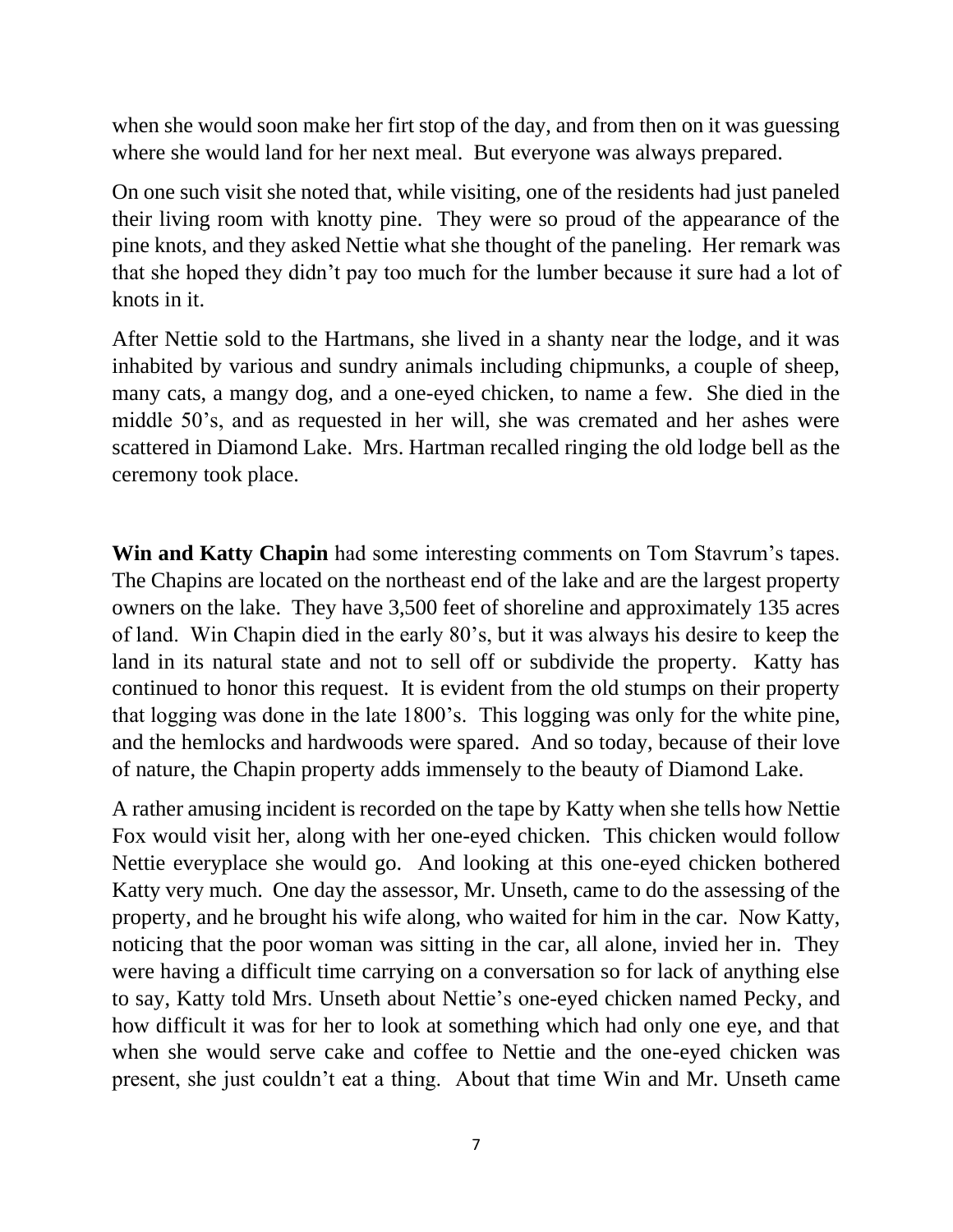back to the cottage after assessing the property, and for the first time, Katty noticed to her embarrassment that Mr. Unseth, the assessor, also had only one eye.

There were no utilities on the lake until the REA installed service in 1949. It was a memorable day when with a flick of the finger, the lights would go on. No more cleaning lamp gloves and wicks or buying kerosene. Soon inside plumbing was installed, and a new era was under way. Telephones in the 40's and early 50's reached Cable and a few resorts. If someone wished to reach you, they could call Rondeau's store in Cable and leave a message. They would then send a messenger out and you could return the call from their store.

Of interest also are the names of some of the teenagers who lived on the lake in the early 40's. There was Jim Chapin, Jack Gift, Bill Wildman, Nancy Faye, Gladas Witt, Bud Taylor, Terry Doonan, George Lang, Marge Hartman, Jane Sasman, Jim and Marry Mathewson, Bobby Hunt, Teresa and Rosemary Hoffinger, and Maryann and Jim Mereck.

A sad incident occurred at the Gift residence in the early 40's when a young man who was visiting the gifts drowned while swimming near their boathouse. This was the only known drowning on the lake in all these years.

These were the days before water skis were invented, so the water sport of the day was to ride on a wooden surfboard, usually in a prone position behind a 15 or 20 horsepower motor. The sport was only for the more daring. Also swimming was a great pastime. The general swimming for the day was between Johnsons, which was in the bay where Radkes now live, across the lake to where the Wuests are now located.

Grace Driscoll, who at that time was **Grace Collins**, also had some comments on the Stavrum tapes. Her folks built their cottage in 1930. However, Grace had come up in 1926 to visit with Ruth Penning, her friend who lived next door to them. At that time the following cottages were on the lake, starting from the east bay: the Frenches, the Johnsons, the Hoffingers, the Pennings, the Kempfs, the Langs, the Zayners, the Conklins, the Raws, the Witts, the Foxes, and Goeltz. That was the extent of the activity on the lake.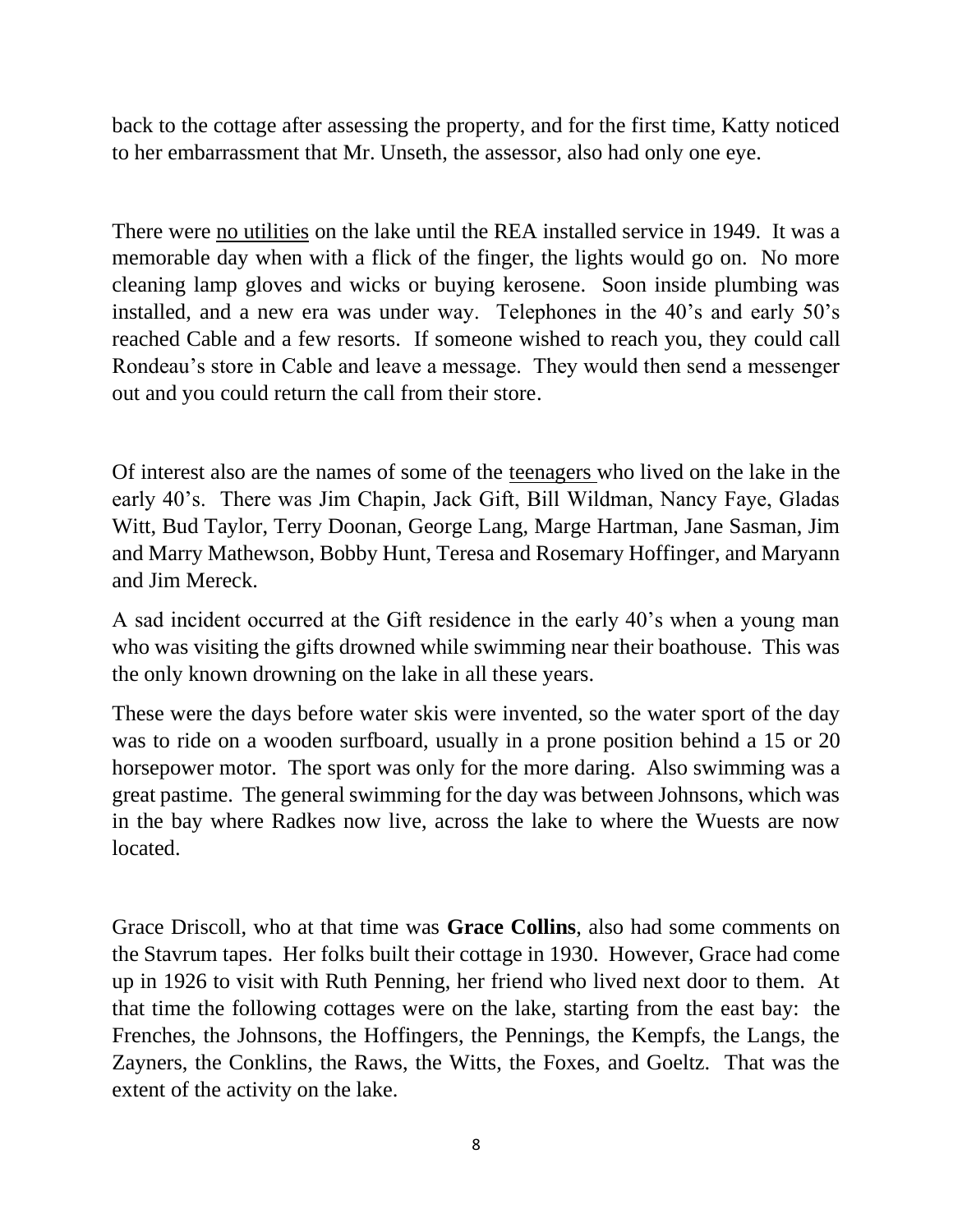The road going into Cable, which was known as the mail route, was put through about 1924. At that time, Grace, along with two of the Penning girls, started walking towards Cable, which is 12 miles; and they didn't realize how difficult it was to walk that far, especially in the loose sand. They were very pleased upon reaching Cable to find that there was a couple staying at Diamond Lake Lodge who were in town and gave them a ride back home. Grace reported that they finally realized that they bit off a little more than they could chew.

The Collins cabin was the first cabin built by Walter Moore, who went on to build many homes on Diamond Lake and other homes in the surrounding area. The original Collins cottage is now owned by Grace's son, Ron, and his wife, Pat.

Another old-timer on the lake was **Ed Lang**. His father, George Lang bought the property in 1924 from Art Goff, and the cottage was built in 1925. Ed reports that when he came up in 1924 the ground was flat as a pancake. All the trees had been logged off, and you could see for miles all around. In the early days they came by train from Chicago on the fisherman's special, which went as far as Spooner, and from Spooner they transferred to Omaha Railroad, which got them into Cable. Ed reports that fishing was excellent for trout, northern pike, bass, and blue gills. The Lang property is now owned by Ed's sons Eddie and Kenny.

The third cottage on the lake was built by the Witts. Gladys Heppard reports on Stavrum's tape that the property was bought by her father in 1920 from the railroad. In 1921 the cabin was built. There were four other buildings on the lake at the time – Foxes, Zayners, Frenches, and the Witts. **Ed Zayner** bought their location in 1921 from the Cooks; he began clearing the land and attempted farming, which was not too successful.

Gladys reports that when she and her family would drive from Chicago there was no road into their cottage, so thay would park their car at Ed Zayner's farm and then row their boat to the cottage. All of the mill-cut lumber used in building their cabin had to be floated down from Zayner's to the building location. Mr. Witt had been a court reporter in Chicago but thought he would like to do some farming, so he bought 300 angora goats. When the goats arrived in Cable by railroad, he and Ed Zayner shepherded them all the way out from Cable via the back logging roads into the clearing, which was the original homesteader site in the back of their property. The goat program didn't work out too well, and after one year those that survived the tough winter were sold and the goat experiment abandoned.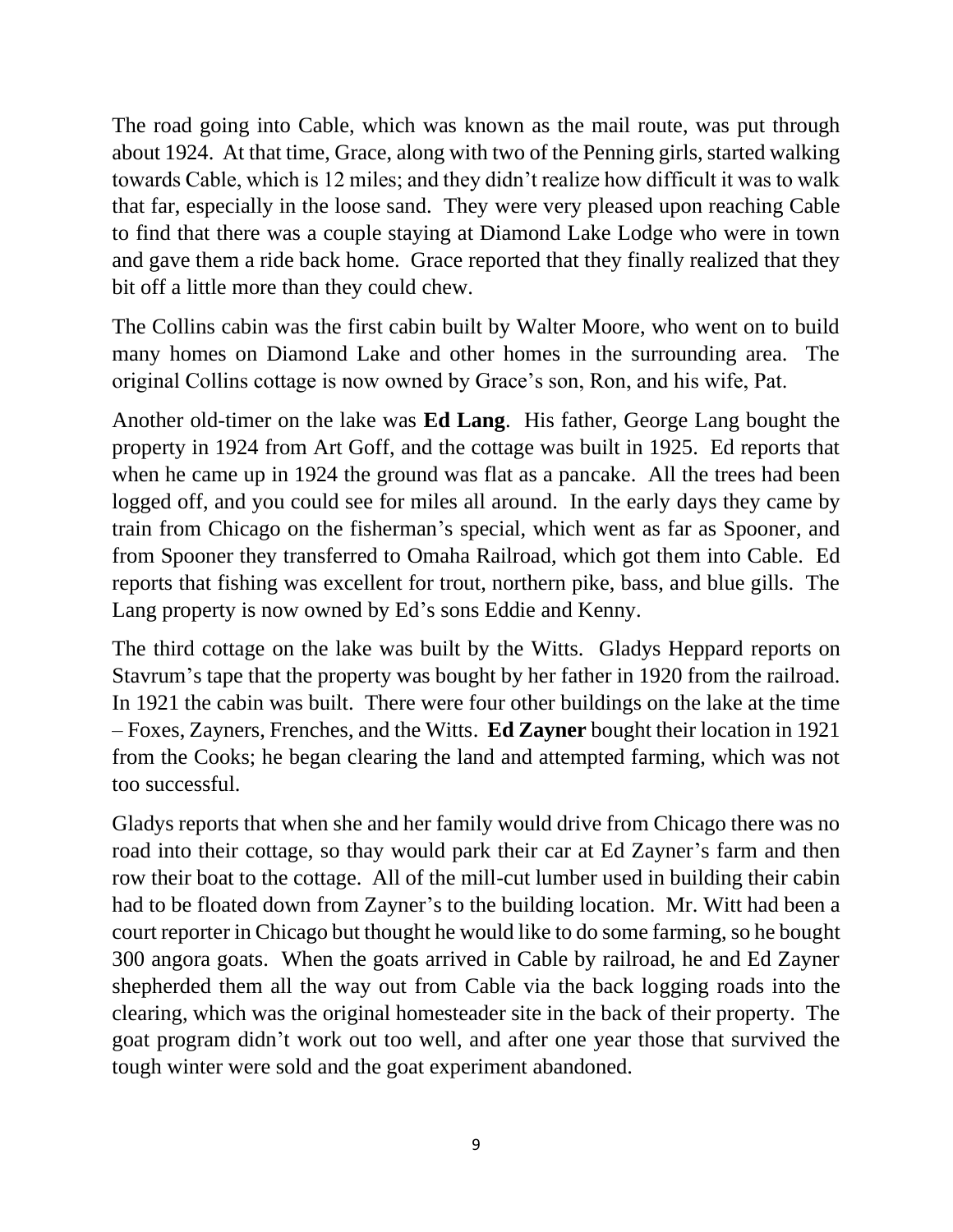The **Witts**, like many of the early homeowners, built an ice house at the same time they built the cottage. In the winter they would hire someone to cut ice and store it in the icehouse. Ed Zayner and Walter Moore, who were both carpenters, found that this was a profitable sideline for the winter months, so they would do the cutting of the 30" ice and store it with sawdust in these ice houses. As roads improved in the late 30's there were people who delivered ice, such as John Junik and Walter Moore. Also during that period, various travelling grocery and meat trucks would call on a regular basis at the summer homes; but if you were at the end of the line on a very hot day, you had to be most careful of the meat you were buying, as the only refrigeration on those trucks was ice, which usually had melted by the time the truck reached Diamond Lake.

In **Bud Raw**'s tape, we learned that he and his wife Mill came to Diamond Lake in 1926 when he was 23 years old and Mill was 19. They came because the doctor had recommended that because of poor health he spend a year out in the open, in the fresh air of the North. So they built where the Wuest's are now located. Because there was no road to the site, the lumber had to be floated in from the landing, so they spent the winter of 1926 and 1927 there, which was really a very unique experience for these two people who had never been out of the city before. They had four dogs and four pups, which were fed with boiled fish and rabbits which had been shot in the vicinity of the cottage. They got their water from the lake and had a dugout underneath the house to serve as an ice box. They burned pinecones for heat because at that time all the land had been cut over and there was very little timber left for heating. Very often, Bud reports, they saw timber wolves on the ice in the bay where the Raves and the Sassmans now reside, so he called the area "wolf bay".

In 1926 Bud bought the land which he was on from Art Goff. This lakeshore then extended from where the Cogwells are now located to past Sassmans and around the point to where Witt property joined it. He made one payment of \$1250, but when time arrived to make the second payment of \$1250, he couldn't get the money together; so a good portion of this land went back to Art Goff. Bud kept 500 feet of frontage and then Goff got the property back and sold the remainder of it to the Taylors and to the Fayes and to the Sassmans. Bud talked about taking Ed Zayner's team and sled to Cable once a month for supplies. Making this trip was Doc Conklin, the Zayners, and the McKays and the Robertsons, who lived on Crystal Lake. They would load up the sled for the special trips, such as attending a Christmas play at the one room schoolhouse which was located across the road from the Pioneer Store.